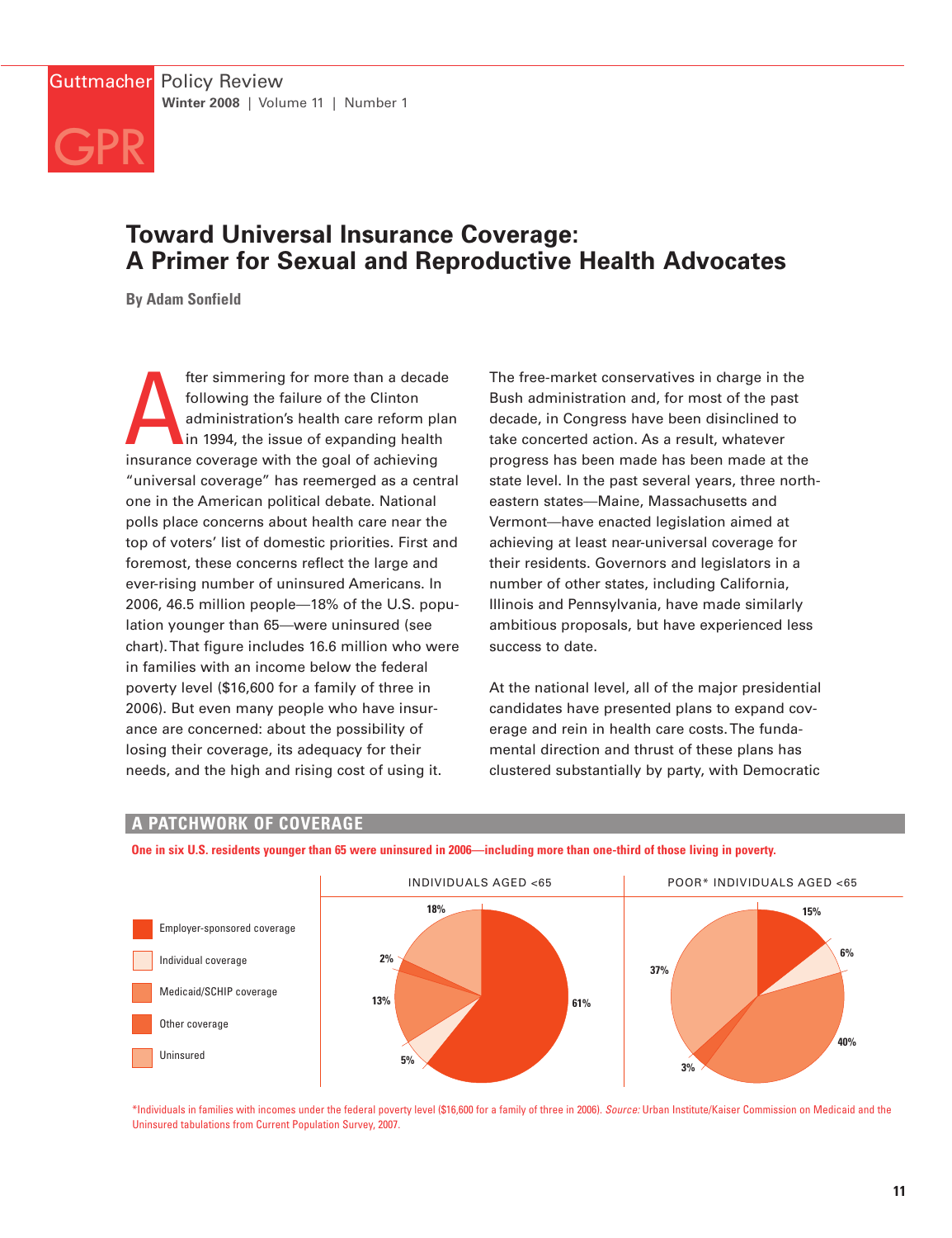and Republican leaders promoting radically different models. Much depends, therefore, on the outcome of the 2008 presidential election. Equally important is the extent to which one party dominates the other in Congress.The political battle in 2007 over attempts to expand the State Children's Health Insurance Program (SCHIP) demonstrates the obstacles to even incremental health care reform when Congress is closely divided.The shape of the U.S. government next year and the health reform proposals that thereby gain traction will have substantial implications for coverage and accessibility of sexual and reproductive health services, including family planning, abortion, testing and treatment for sexually transmitted infections (STIs), and pregnancy-related care.

### **The Current System**

For Americans younger than 65, the U.S. system of health care coverage today is a decentralized patchwork of private and public efforts, with three major components: generally high-quality private health insurance offered and subsidized through employers, especially the largest ones; the country's public insurance programs, Medicaid and SCHIP, which provide a broad package of benefits to selected groups of low-income Americans; and a largely dysfunctional private insurance market for small businesses and individuals, typically a market of last resort for those without access to the other pieces of the system.

Although its role has gradually deteriorated over the past several decades, employer-sponsored health insurance is still at the heart of this system, accounting for six in 10 Americans younger than 65. Premiums are lower—and thus coverage is more common—under large than small employers, because the risk of an expensive health care crisis can be spread out over many enrollees. In part for this reason, 80% of workers with employer-sponsored insurance are in firms with 50 or more employees.

Many of the lowest income Americans, who rarely have access to employer-sponsored insurance, instead have access to Medicaid or SCHIP. The programs currently provide coverage for 13% of U.S. residents younger than 65, including 40% of those who are poor. For those who have it, public coverage provides a generous package of services. But many poor Americans are excluded from the programs, and eligibility varies widely from state to state. Congress has set some floors for Medicaid, so that all states must cover pregnant women and children at or near the poverty level. Most states provide coverage for both groups at higher income levels, often to 200% of poverty or higher.Yet, there is no eligibility floor for parents, and in several states, those with incomes at only one-third of poverty are ineligible for Medicaid. Adults who are not pregnant and have no children are generally barred from public coverage entirely. Most recent immigrants, and those who entered the country illegally, are barred as well (related article, Winter 2007, page 7).

For Americans who do not work for a large employer and who are not eligible for Medicaid or SCHIP, the remaining options are limited. About 12% of Americans younger than 65 have coverage through small employers.The smallest U.S. firms are most likely to pay low wages and are least likely to offer coverage: Forty-five percent of companies with 3–9 employees offer coverage, compared with 95% of firms with 50 or more employees. Only 5% of nonelderly Americans—14 million people—have purchased coverage on their own in the individual market. Even when it is available, premiums for the smallest employers and individuals are high, because of insurers' costs for marketing, enrollment and "underwriting"—determining whether to offer coverage to an applicant and, if so, under what terms and at what cost. When an insurer does offer someone coverage, it often excludes important health care services and, for individual coverage, preexisting health problems. In fact, most states exempt these markets from many of their regulations, including some benefit mandates, in an attempt to keep coverage affordable.

The last piece of the U.S. health care patchwork is a motley system of federal and state funding streams that sustain a nationwide network of health clinics.These clinics, which may provide a broad set of primary care services or focus on specific areas such as family planning or STI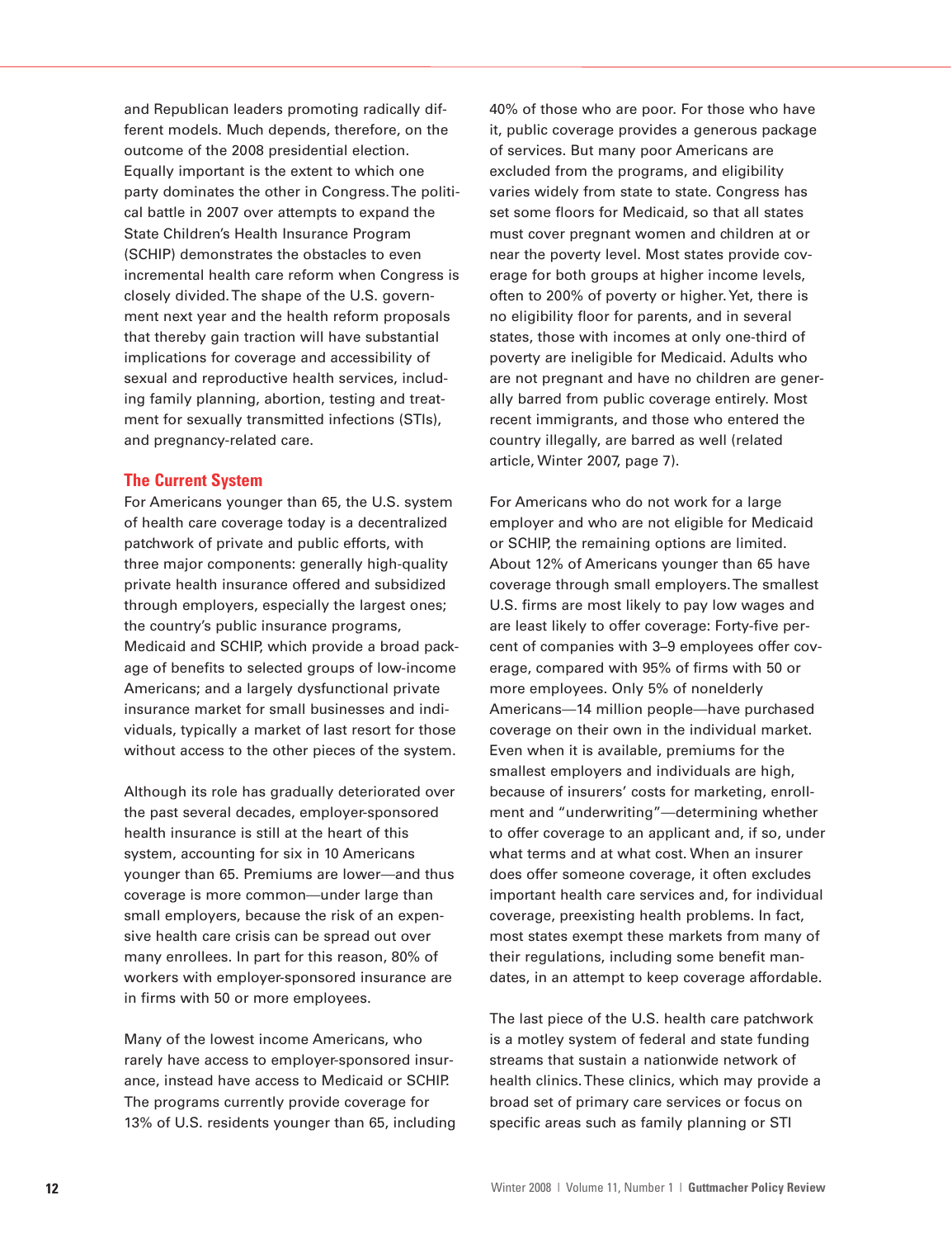screening and treatment, are relied upon heavily by Medicaid recipients and by the uninsured and underinsured. For a variety of reasons, this is likely to be the case in the future as well, regardless of what happens with health care reform (related article, page 6).

### **The Public-Private Partnership Approach**

Among the numerous options available in theory, the venerable idea of a single-payer, government-run, universal system—common in many industrialized nations and essentially tantamount to "Medicare for all"—is not considered a major contender in the projected upcoming round of health care reform, even under the most optimistic of scenarios. Instead, most Democratic leaders, including the major presidential candidates, have coalesced around a very different approach, one that has been embraced on a bipartisan basis in a handful of states, including Massachusetts.

Underpinning this approach is the premise that it is best to minimize change. Rather than tearing down the current system and starting anew (as many perceived the 1994 Clinton plan to be about), proponents of what could be termed a public-private partnership approach have deemed it more politically, financially and administratively feasible to buttress the current patchwork, despite its flaws, and knit it together into a more comprehensive system that closes the current gaps in coverage and ensures that insurance coverage is meaningful.The details of this model vary in important ways among various individual proposals, but they include three important components: funding and legislative changes, designed to encourage employers to continue to offer and subsidize private insurance coverage; shoring up Medicaid and SCHIP; and finding new mechanisms to make insurance accessible and affordable to individuals and small employers.

Policymakers and experts promoting this model have proposed a variety of measures to ensure the continued participation of employers in providing insurance and thus minimize disruptions for currently insured Americans.Typically, the model would require some or all employers to provide coverage or to help finance their employ-

ees' coverage in some other manner—often referred to as a "play or pay" mandate. A second, related piece of many proposals is a subsidy to employers as an incentive to provide coverage, either through a new tax break or by offsetting some of employers' catastrophic health costs. Another provision would require insurers to sell and renew plans to any willing employer.

In terms of Medicaid and SCHIP, all of the Democratic proposals for universal coverage would expand the scope of who is covered. Some proposals look to fill in the gaps in the current system that leave out many Americans living in poverty, particularly childless adults and, perhaps, immigrants. Other proposals would expand the programs to encompass lowermiddle-class working families—to income levels as high as 250% or 300% of poverty—who often struggle to afford employer-sponsored insurance or work for small employers that do not offer coverage. None of the proposals include major changes to how these programs work or to the benefits they provide.

The prominent innovations and most important political battleground within the Democratic approach are in the third component, which aims to create an alternative or a replacement for the individual and small employer insurance markets. A consensus seems to have formed around establishing a new mechanism, sometimes called a "connector" or an "exchange," for gathering individuals—on their own and, in some proposals, through employers—into a large insurance pool and providing them a choice of private insurance plans and perhaps a publicly run competitor. Some policymakers and experts would like to use the Federal Employees Health Benefits Program (FEHBP) as this pool, or to set up a parallel program.The FEHBP, in which dozens of private plans compete over government employees and their families, is widely commended as providing choice, quality and affordability.

The public-private approach includes a variety of provisions designed not only to make coverage universally available but also to ensure that the coverage Americans obtain is coverage that truly works. Potential reforms would limit insurers'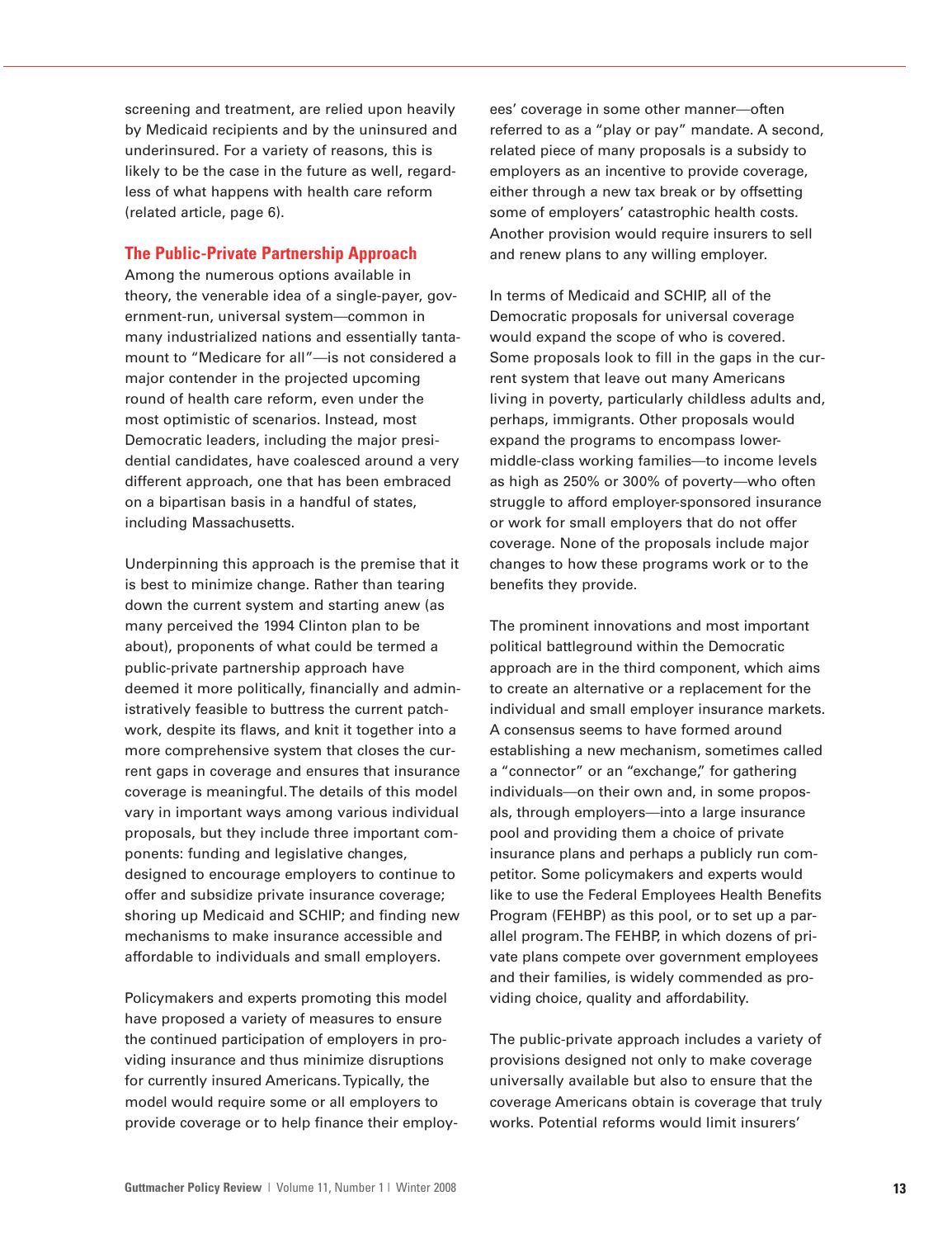ability to vary and raise premiums and exclude coverage for preexisting conditions, common tactics that make the individual market today effectively worthless for Americans with health problems. Other reforms would set a minimum benefit package within any new purchasing pool, and would require private insurance coverage to include preventive health services, or provide incentives for plans to do so. In addition, an exchange or connector would serve as a way to help Americans compare and choose from among competing plans, by making clear their costs, benefits and restrictions.

One contentious question that crosses all three layers of the proposed new system is whether all Americans should be required to have insurance coverage (an "individual mandate"). Many analysts believe this requirement to be necessary to ensure not only that everyone is covered but also—because it would spread risk over the entire population, minimize expensive emergency care and prevent people from waiting until they get sick to purchase coverage—that coverage is affordable. Other analysts, who are concerned about the affordability of coverage and the problem of enforcing a mandate, would exempt certain low-income individuals and families or forgo a mandate entirely. Related to that question is whether and how to include a tax subsidy or system of sliding-scale costs to ensure that coverage remains affordable.

Perhaps the greatest potential obstacle to such a public-private partnership is the issue of cost. Many experts argue that such a plan will actually save money and that universal coverage, indeed, is necessary to effectively constrain costs.The various proposals should also reduce administrative expenses by reforming the individual and small employer markets and reduce medical expenses by promoting the use of preventive care. Most include other cost-control provisions, such as promoting electronic medical records, reforming medical malpractice and expanding the use of health care quality measures. Nevertheless, many policymakers and analysts assert that hundreds of billions of new government dollars will be necessary to fund a universal care system.The debate over whether such

revenue is needed—and if so, how to obtain it is certain to be heated.

## **The Free-Market Approach**

The public-private partnership approach to health care expansion seeks to create a coherent system out the existing national patchwork. In contrast, national Republican leaders have coalesced around a free-market approach that would compete with and likely undermine over time both employer-sponsored insurance and public programs such as Medicaid and SCHIP. Proponents of this approach insist that it will contain health care costs and expand coverage, although none purport it would achieve universal coverage.

The key idea behind these proposals is that individual consumers purchasing insurance in a free market will make better, more cost-conscious choices than today's third-party purchasers (employers and the government).To promote this type of free-market thinking, Republicans have pushed for the expansion of a new type of private insurance, which they call "consumerdirected" plans (related article, February 2005, page 8).These plans combine high-deductible coverage (which only kicks in after an individual has paid several thousand dollars out-of-pocket) with a tax-sheltered health savings account dedicated to medical expenses.

A second, related idea is that the current tax system improperly favors employer-sponsored insurance—a form of insurance that, conservatives argue, affords less choice and portability than the individual insurance market. President Bush and other Republicans have proposed that a tax deduction be made available for anyone purchasing health insurance, through an employer or on their own, and that this deduction be capped to discourage the purchase of the most expensive health plans. (Currently, only employer-sponsored insurance is eligible for a tax deduction, and that deduction is not capped.) Free-market proponents insist these changes will "even the playing field" and make the individual market more viable, without the need for government regulation, and some believe that employer-sponsored insurance, without its tax advantage, will atrophy.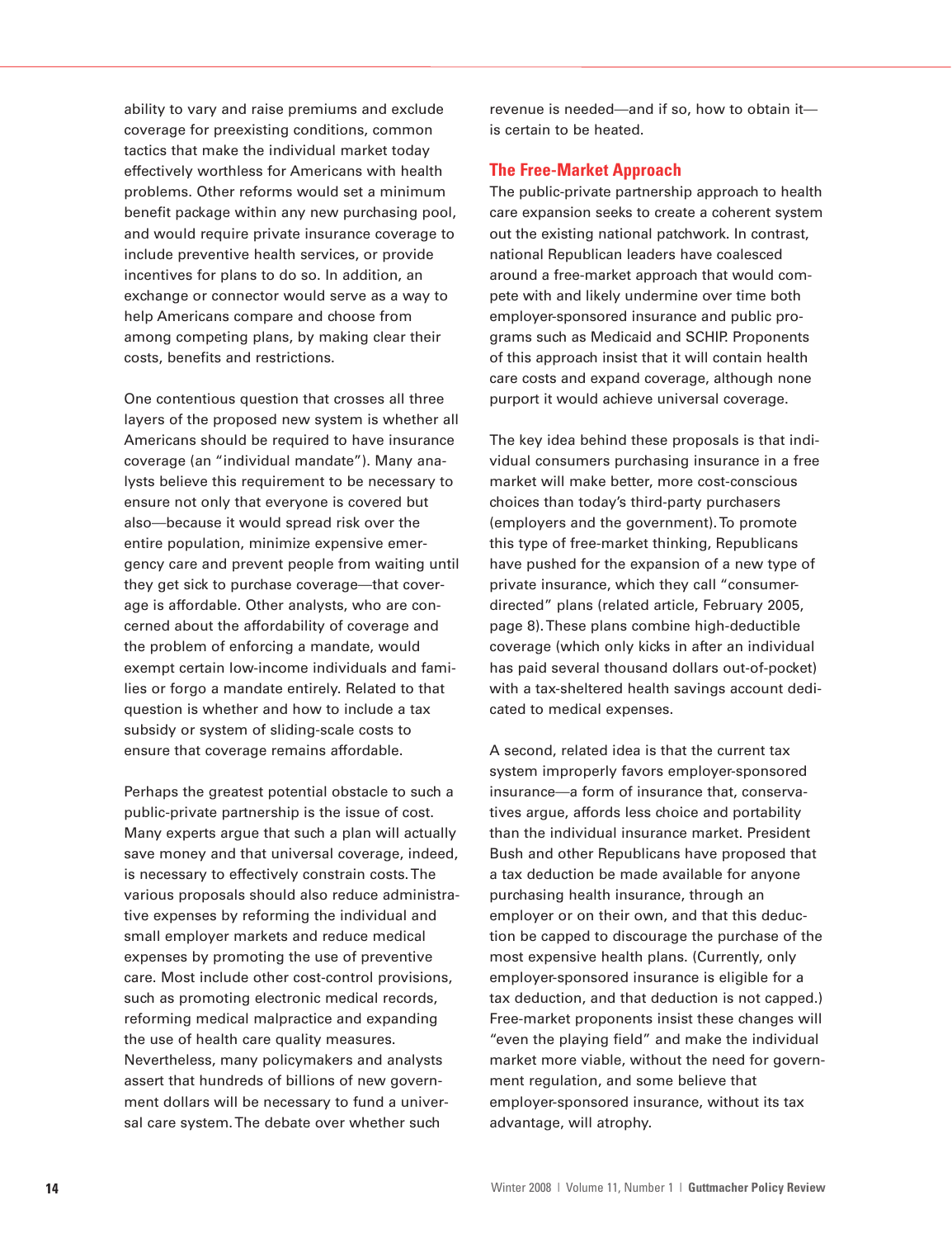Finally, free-market proponents assert that regulation is a major driver of health care costs and that deregulation will provide consumers with more and more-affordable choices.To this end, they have worked to limit or eliminate state and federal regulation, particularly state benefit mandates (related article, Spring 2006, page 7).These proposals include "limited-benefit" plans for small employers and individuals that are exempt from some or all benefit mandates and designed as a money-saving alternative; "Association Health Plans," formed across state lines by groups of small businesses, bypassing state regulation in the process; and a national market for individual coverage, allowing Americans to purchase insurance plans in any state—presumably in states with the least regulated and therefore least expensive (and least comprehensive) coverage.

Republicans have also attempted to apply these free-market principles to Medicaid and SCHIP.The Deficit Reduction Act of 2005, for example, allows states to provide limited benefit packages to certain groups of Medicaid enrollees, including parents and pregnant women, and provides states with greater power to impose the cost-sharing at the heart of the "consumer-directed" health care movement (related article, Spring 2006, page 2). Furthermore, the Bush administration has given its blessing to experiments in Indiana and South Carolina that bring the concept of health savings accounts to Medicaid.

Opponents of the free-market approach assert that it has serious limitations that will leave many Americans worse off than they are now. First, they emphasize that the individual market that this approach seeks to expand is simply too expensive for millions of individuals and families, because of its high administrative costs. In response, free-market proponents have promoted tax credits for the purchase of insurance in this market; whether these credits will be large enough and easy enough to use may depend on the details. Even if a family can afford to purchase coverage, high deductibles and cost-sharing raise the question of whether low-income recipients may forgo needed care out of concern for its costs, or whether the average American can determine what care is needed and what is

not. Moreover, the free-market approach leaves consumers essentially on their own when it comes to figuring out what coverage they need and where to purchase it. Finally, without regulation of the individual market, consumers may be unable to buy or retain coverage if they become sick, or may only be offered a plan that excludes the very care they most need.

#### **Reproductive Health—Today and Tomorrow**

One thing is certain:The 2008 elections will have a tremendous impact on the resurgent health care reform debate. Depending on the outcome, sexual and reproductive health advocates face very different scenarios.

In general, private insurance and Medicaid are strong in providing coverage of sexual and reproductive health services. In particular, the vast majority of Americans with employer- or government-sponsored insurance have coverage of prenatal, delivery and postpartum care, obstetric-gynecologic exams, a wide variety of contraceptive methods and services, and diagnostic tests and treatment for STIs and cervical cancer.This coverage is in many cases mandated by federal or state law. For example, the Pregnancy Discrimination Act of 1978—one of Congress's few forays into insurance regulation—requires all but the smallest employers' health plans to cover pregnancy-related care. In addition, 27 states have policies requiring private insurance coverage of prescription contraceptive drugs and devices, and federal law requires coverage of pregnancy-related care and family planning services under Medicaid.

Abortion and infertility treatment are exceptions to this otherwise broad coverage. Coverage of abortion appears to be common under employersponsored plans, although four states limit such coverage to cases of life endangerment. For Medicaid, the Hyde Amendment has for three decades banned the use of federal dollars for abortion, with few exceptions (currently, in cases of life endangerment, rape or incest). Seventeen states use their own funds to cover medically necessary abortions for Medicaid beneficiaries. Under both private and public insurance, coverage of infertility treatment is typically limited,